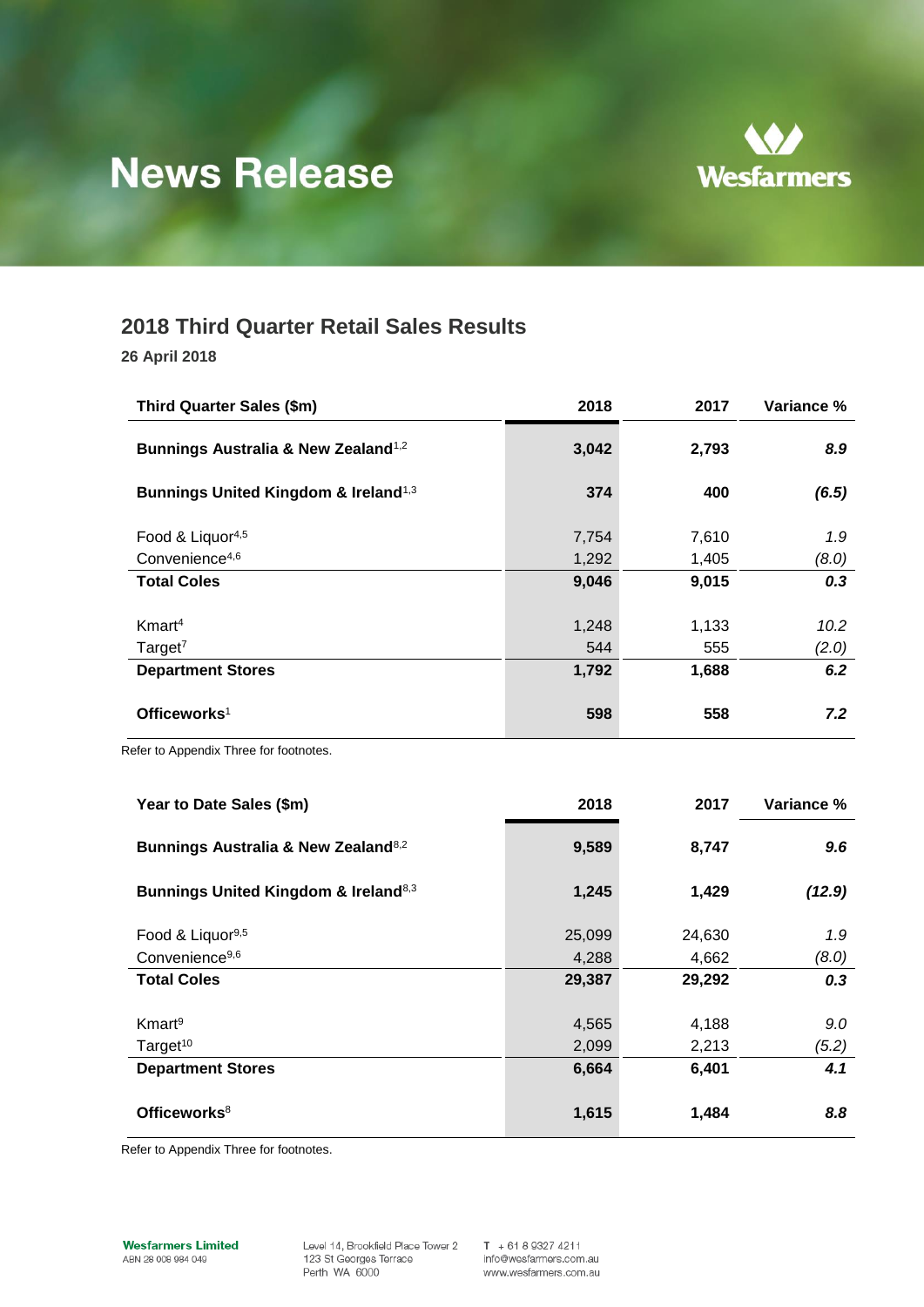Wesfarmers Limited today announced its retail sales results for the third quarter of the 2018 financial year.

Managing Director Rob Scott said the sales performance of the Group's retail divisions was pleasing, with most businesses demonstrating improved sales momentum in the quarter.

"Bunnings Australia and New Zealand (BANZ) delivered another strong quarter, with total sales growth of 8.9 per cent, through continued focus on delivering increased value and better experiences to customers.

"For Bunnings United Kingdom and Ireland (BUKI), better execution and improved trading results in the early part of the quarter were offset by unusually poor weather in March 2018, resulting in a decline in total sales of 6.5 per cent (13.5 per cent in local currency terms) for the quarter.

"Sales momentum in Coles continued to improve during the quarter, with headline food and liquor sales growth of 1.9 per cent, as the business remained focused on providing customers with the best possible value, service and quality.

"Kmart's total sales growth accelerated to 10.2 per cent reflecting strong growth in customer transactions and units sold as a result of continued focus on price leadership. Target continued its reset of product, price and range, resulting in a decline in total sales of 2.0 per cent during the quarter.

"Officeworks delivered total sales growth of 7.2 per cent as its 'every channel' strategy continued to deliver strong sales growth across stores and online."

### **Bunnings Australia and New Zealand (BANZ)**

Total sales for the quarter<sup>1</sup> were \$3.0 billion, up 8.9 per cent on the prior corresponding period. Total store sales for the quarter<sup>1</sup> increased 9.1 per cent, while store-on-store growth was 7.7 per cent. Growth was achieved in all trading regions and across all product categories.

For the financial year to date<sup>8</sup>, total sales increased 9.6 per cent to \$9.6 billion. Total store sales grew 9.8 per cent for the year to date<sup>8</sup>, while store-on-store growth was 8.6 per cent.

Bunnings Group Managing Director Michael Schneider said that the results for BANZ were pleasing, reflecting good progress against the strategic agenda as well as favourable seasonal conditions in a number of markets. In particular, strong growth was achieved in the plants, garden care and outdoor living categories.

"We remain focused on delivering on all parts of our strategic agenda, with particular focus on providing greater value and better experiences to customers," Mr Schneider said.

During the quarter, five warehouses, one smaller format store and one trade centre were opened. A further 17 sites were under construction at the end of March 2018, including conversions of six former Masters stores that are scheduled to open in the fourth quarter.

## **Bunnings United Kingdom and Ireland (BUKI)**

Total sales for the quarter<sup>1</sup> were £211 million, a decrease of 13.5 per cent on the prior corresponding period (a decrease of 6.5 per cent to \$374 million). Store-on-store sales decreased 15.4 per cent. For the financial year to date<sup>8</sup>, total sales decreased 14.7 per cent to £726 million (decreased 12.9 per cent to \$1,245 million), while store-on-store sales decreased 13.9 per cent.

Improved trading results in the early part of the quarter<sup>1</sup> were offset by severe weather in March that significantly affected trading, particularly in the seasonal gardening and outdoor living categories.

Bunnings Group Managing Director Michael Schneider said satisfactory progress has been made in regards to the focused streams of work to improve performance in Homebase stores as well as in continuing to refine performance in the Bunnings stores. This has included greater focus on store standards, inventory controls, range management and improved promotional and digital initiatives.

"Retail execution standards lifted in Homebase in preparation for spring and stores are well-positioned for the arrival of the season," Mr Schneider said. "Refinement of the Bunnings format is ongoing with recent conversions reflecting updated range plans."

During the quarter, eight pilot stores were opened and seven stores closed (four for conversion, three permanently). There were 227 Homebase stores and 23 Bunnings stores as at 31 March 2018.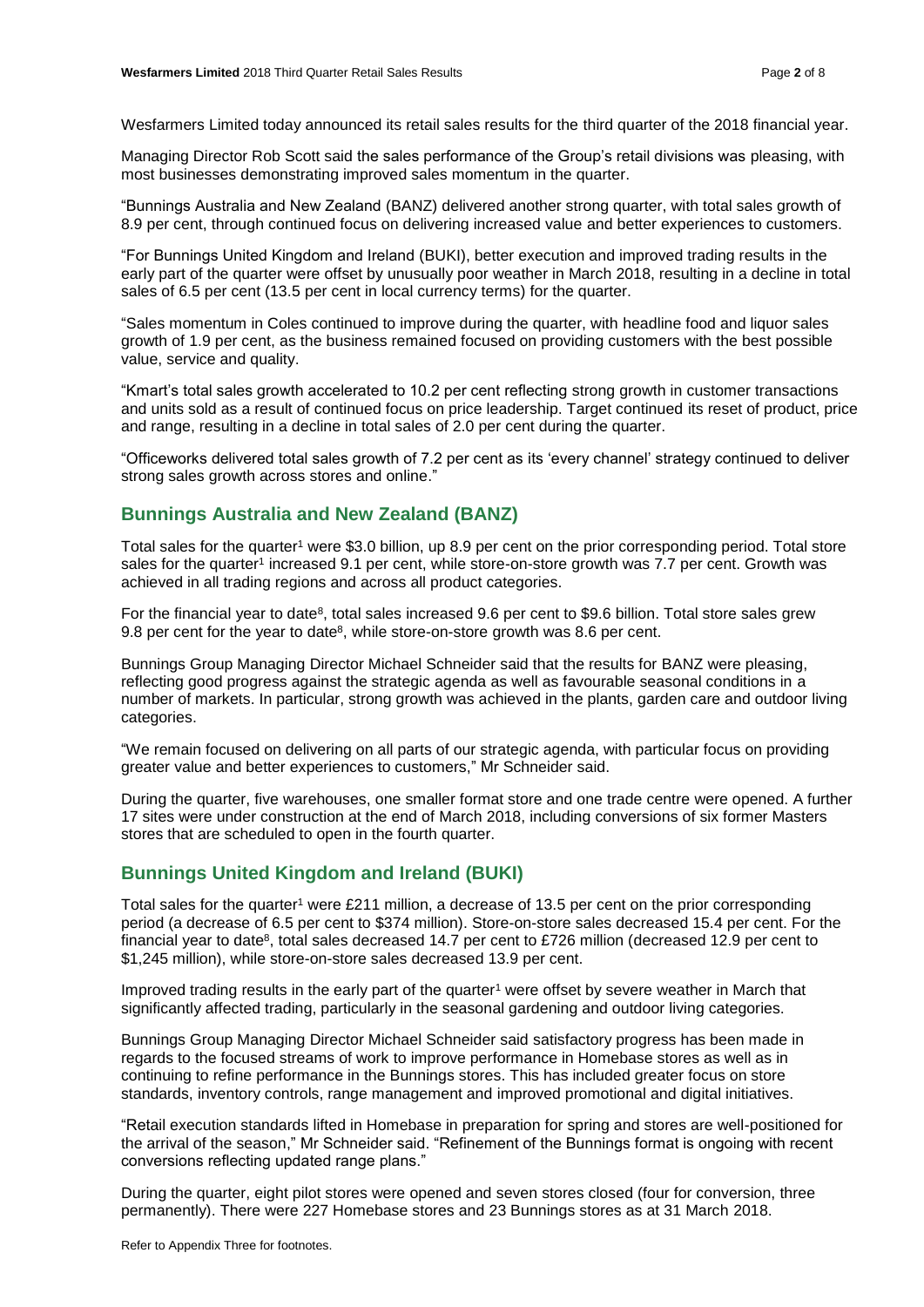#### **Coles**

#### **Food and Liquor**

Headline food and liquor sales for the third quarter<sup>4</sup> were \$7.8 billion, up 1.9 per cent on the prior corresponding period. Food and liquor sales for the financial year to date<sup>9</sup> increased 1.9 per cent to \$25.1 billion.

Comparable food and liquor sales increased 0.9 per cent for the quarter<sup>4</sup> and comparable food sales increased 0.9 per cent. After adjusting for the impact of the timing of New Year's Day and Easter in the current quarter<sup>4</sup> compared to the prior corresponding period, comparable food and liquor sales and comparable food sales increased 1.3 per cent, an increase from the second quarter of the 2018 financial year which recorded comparable food sales growth on an adjusted basis of 1.0 per cent.

For the financial year to date<sup>9</sup>, comparable food and liquor sales increased 0.9 per cent and comparable food sales increased 0.9 per cent.

Food and liquor price deflation was  $0.7$  per cent during the quarter<sup>4</sup>, resulting in food and liquor price deflation of 1.3 per cent for the financial year to date<sup>9</sup>. The reduction in price deflation from 0.9 per cent in the second quarter primarily reflected lower supply-driven deflation across produce and meat, and increased supply-driven inflation across dairy categories.

Coles Managing Director John Durkan said that sales momentum in the business continued to steadily build as Coles remained focused on providing customers with the best value, quality, and service possible.

"Continued improvement in customer satisfaction levels was a highlight for the quarter, particularly in the areas of customer service, range and availability, which supported continued growth in customer transactions," Mr Durkan said.

"Online sales growth accelerated in the quarter as we continued to focus on meeting the changing needs of our customers.

"During the quarter we launched our new brand positioning "Good things are happening at Coles" and our exciting new Sports for Schools program, initiatives which will continue to build trust with our customers and position us well for long term growth.

"The Liquor business continued to deliver growth in sales, with significant opportunity remaining to improve the product range and provide greater convenience for our customers."

Coles continued to improve and optimise its store network, opening four supermarkets and closing three during the quarter, resulting in a total of 807 supermarkets at the end of the quarter. During the quarter, 12 supermarket renewals were completed, bringing the total to 47 for the financial year to date.

Liquor continued to expand and improve its store network, opening four new stores and closing one store during the quarter. At the end of the period, Coles had a total of 897 liquor stores and 88 hotels.

#### **Convenience**

Total Coles Express sales, including fuel, for the quarter<sup>4</sup> were \$1.3 billion, a decrease of 8.0 per cent on the prior corresponding period, driven by lower fuel volumes. Total sales for the financial year to date<sup>9</sup> decreased 8.0 per cent to \$4.3 billion.

For the quarter<sup>4</sup> , headline fuel volumes decreased 14.6 per cent and comparable fuel volumes decreased 15.9 per cent. For the financial year to date<sup>9</sup> headline fuel volumes decreased 17.5 per cent and comparable fuel volumes decreased 18.4 per cent. The result for the quarter reflects a stabilising trend in fuel volumes.

Headline convenience store sales increased 0.9 per cent for the quarter<sup>4</sup> and 1.3 per cent on a comparable store basis. For the financial year to date<sup>9</sup>, convenience store sales increased 0.9 per cent and 0.7 per cent on a comparable store basis. Convenience store sales growth continues to be driven by strong growth in the food-to-go category and a compelling Every Day value offering for customers.

Coles Express continued to expand its network during the quarter, opening five new sites and closing three, bringing the total network to 714 sites.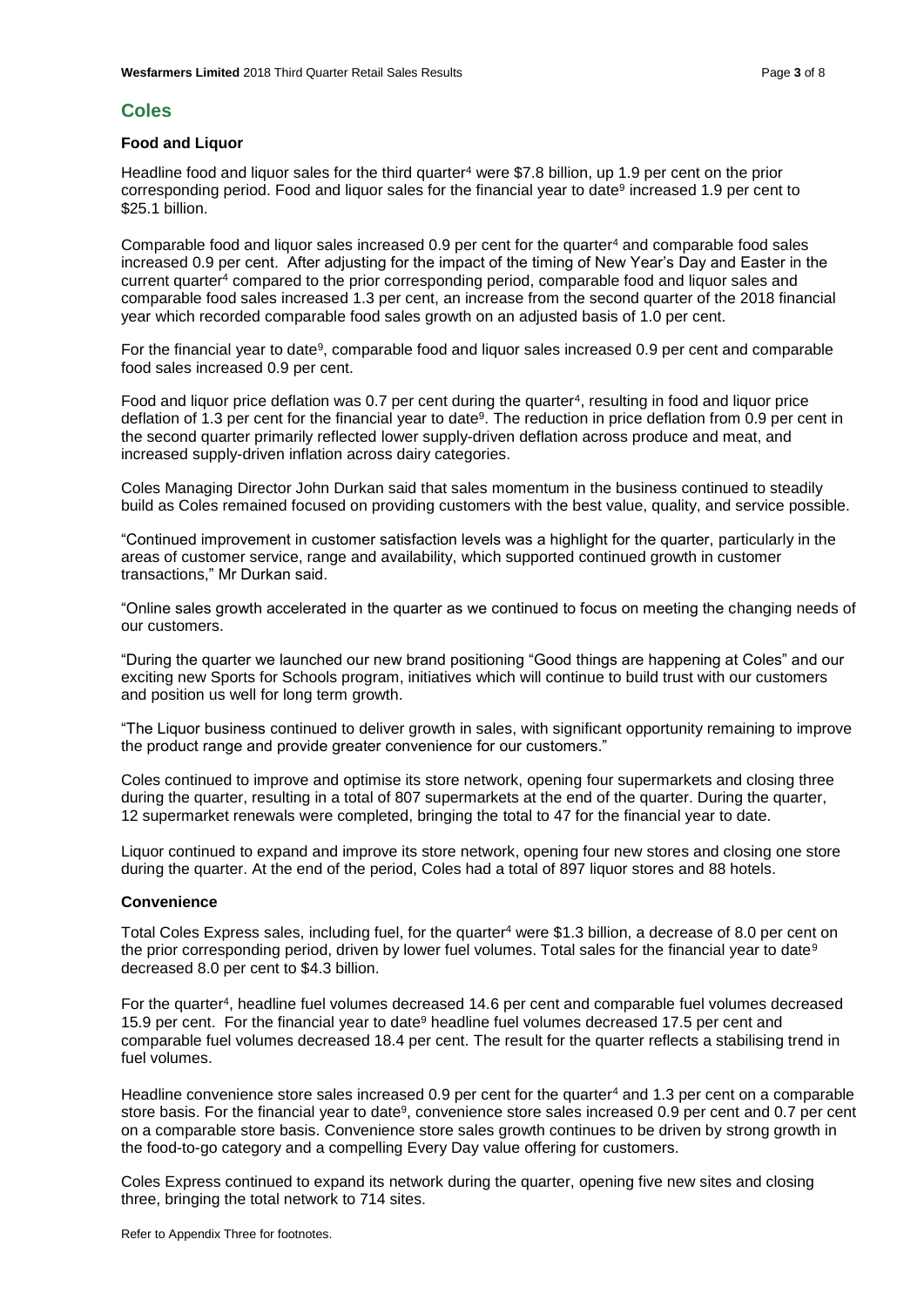#### **Department Stores**

#### **Kmart**

Total sales for the quarter<sup>4</sup> were \$1.2 billion, an increase of 10.2 per cent on the prior corresponding period, with comparable store sales increasing 7.7 per cent. Adjusting for the earlier timing of Easter in the 2018 financial year, comparable store sales increased 6.8 per cent for the quarter**<sup>4</sup>** .

For the financial year to date<sup>9</sup>, total sales increased 9.0 per cent to \$4.6 billion, while comparable store sales increased 6.0 per cent.

Kmart Managing Director Ian Bailey said the business delivered another solid quarter achieving growth across all categories compared to the prior corresponding period. Home and kids general merchandise ranges performed particularly well, supported by Easter-related categories.

"Sales performance throughout the third quarter was driven by an increase in customer transactions with all categories, except family entertainment, achieving double digit unit growth. This was the result of Kmart's continued focus on maintaining price leadership as well as an improved product offering," Mr Bailey said. "Core everyday ranges continued to perform well, as customers responded to price investments made throughout the year."

During the quarter, Kmart completed four store refurbishments and opened three new stores, including one rebranded from Target.

Kmart Tyre and Auto opened one centre during the quarter.

#### **Target**

Total sales for the quarter<sup>7</sup> were \$544 million, a decrease of 2.0 per cent on the prior corresponding period, with comparable store sales decreasing 2.6 per cent. Adjusting for the earlier timing of Easter in the 2018 financial year, comparable store sales decreased 3.2 per cent for the quarter<sup>4</sup>.

For the financial year to date<sup>10</sup>, total sales decreased 5.2 per cent to \$2.1 billion, while comparable store sales decreased 5.5 per cent.

Department Stores Chief Executive Officer Guy Russo said the results for the period reflected the ongoing reset of product, price and range.

"During the quarter the business continued to focus on improving fashionability and the quality of sales," Mr Russo said. "While online sales increased and contributions across womenswear, menswear and homewares also improved, these were more than offset by declines in toys and general merchandise as ranges were further reset."

During the quarter, Target closed one store, which was rebranded to Kmart.

Refer to Appendix Three for footnotes.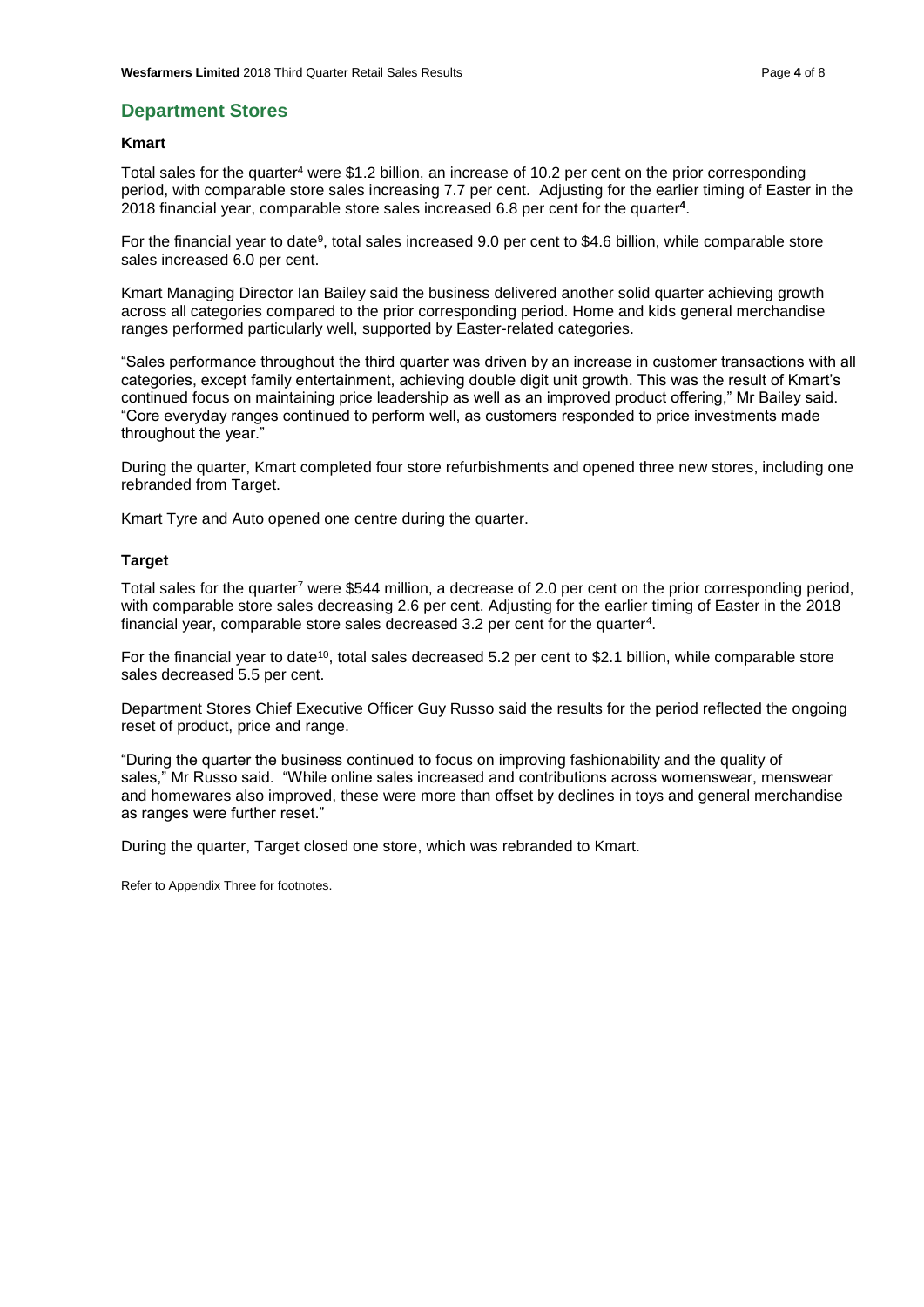## **Officeworks**

Total sales for the quarter<sup>1</sup> were \$598 million, up 7.2 per cent on the prior corresponding period. Sales for the quarter were unfavourably impacted by the earlier timing of Easter in the 2018 financial year.

For the financial year to date<sup>8</sup>, total sales increased 8.8 per cent to \$1.6 billion.

Officeworks Managing Director Mark Ward said the continuation of strong sales growth across stores and online, in a competitive market, was very pleasing.

"The ongoing work within Officeworks to strengthen and expand the customer offer continues to produce strong results," Mr Ward said. "The business remains focused on driving its 'every channel' strategy, making it easier and more convenient for customers to shop whenever, wherever and however they choose. The critical back-to-school trading period also delivered a strong start to the second half of the financial year."

During the quarter, Officeworks opened two new stores and closed one store.

Refer to Appendix Three for footnotes.

|  | For further information: |  |  |
|--|--------------------------|--|--|
|--|--------------------------|--|--|

| Media            | Cathy Bolt<br>Media and External Affairs Manager<br>+61 8 9327 4423 or +61 417 813 804           |
|------------------|--------------------------------------------------------------------------------------------------|
| <b>Investors</b> | Aleksandra Spaseska<br>General Manager, Investor Relations<br>+61 8 9327 4416 or +61 488 911 678 |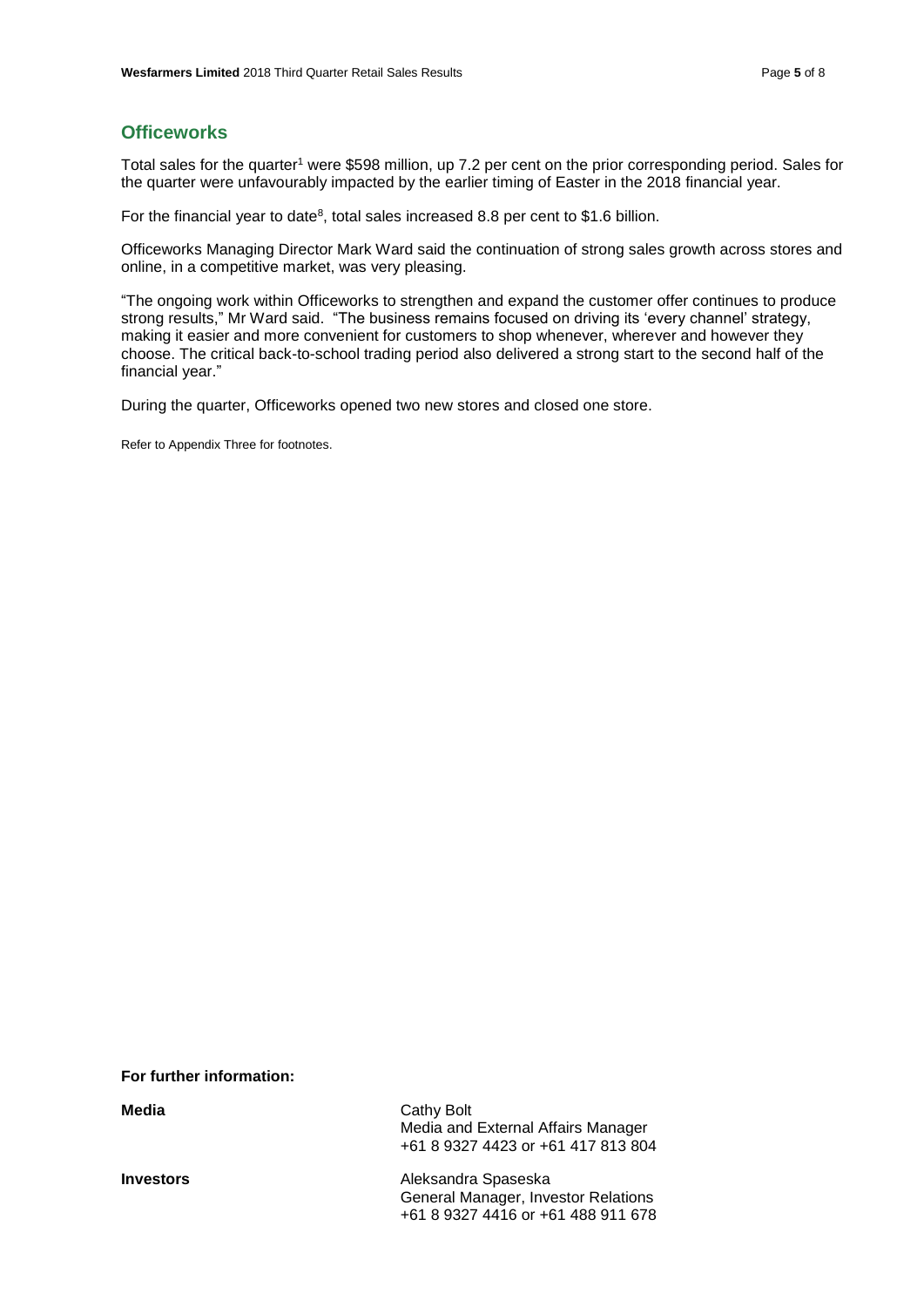## **APPENDIX ONE**

## **2018 THIRD QUARTER RETAIL SALES RESULTS – KEY METRICS**

| Key Metrics (%)                                                           | <b>Third Quarter</b><br>2018 | <b>Second Quarter</b><br>2018 | <b>First Quarter</b><br>2018 | <b>Fourth Quarter</b><br>2017 | <b>Third Quarter</b><br>2017 |
|---------------------------------------------------------------------------|------------------------------|-------------------------------|------------------------------|-------------------------------|------------------------------|
| Bunnings Australia and New Zealand <sup>2,11</sup>                        |                              |                               |                              |                               |                              |
| Total store sales growth                                                  | 9.1                          | 8.8                           | 11.7                         | 11.7                          | 7.4                          |
| Store-on-store sales growth                                               | 7.7                          | 7.5                           | 10.8                         | 10.4                          | 6.0                          |
| <b>Bunnings United Kingdom and Ireland</b>                                |                              |                               |                              |                               |                              |
| Total sales growth $(E)$                                                  | (13.5)                       | (16.7)                        | (13.8)                       | (6.8)                         | n.a.                         |
| Store-on-store sales growth (£)                                           | (15.4)                       | (15.1)                        | (11.9)                       | (4.3)                         | n.a.                         |
| <b>COLES</b>                                                              |                              |                               |                              |                               |                              |
| Food & Liquor <sup>5</sup>                                                |                              |                               |                              |                               |                              |
| Comparable store sales growth                                             | 0.9                          | 1.4                           | 0.4                          | 1.2                           | 0.3                          |
| Comparable store sales growth adjusted for Easter & New Year's Day timing | 1.3                          | 1.1                           | 0.4                          | 0.7                           | 0.7                          |
| Price inflation/(deflation)                                               | (0.7)                        | (0.9)                         | (2.3)                        | (0.8)                         | (0.5)                        |
| <b>Convenience</b>                                                        |                              |                               |                              |                               |                              |
| Total fuel volume growth                                                  | (14.6)                       | (17.0)                        | (20.2)                       | (15.4)                        | (20.7)                       |
| Comparable fuel volume growth                                             | (15.9)                       | (17.7)                        | (21.0)                       | (16.6)                        | (22.0)                       |
| Total convenience store sales growth (excl. fuel sales)                   | 0.9                          | (0.6)                         | 2.7                          | 4.7                           | 0.9                          |
| Comparable convenience store sales growth (excl. fuel sales)              | 1.3                          | 0.6                           | 0.2                          | 2.4                           | (0.8)                        |
| <b>DEPARTMENT STORES</b>                                                  |                              |                               |                              |                               |                              |
| <b>Kmart</b>                                                              |                              |                               |                              |                               |                              |
| Total sales growth                                                        | 10.2                         | 8.3                           | 9.0                          | 9.8                           | 2.5                          |
| Comparable store sales growth <sup>12</sup>                               | 7.7                          | 5.8                           | 4.9                          | 4.7                           | (0.3)                        |
| Comparable store sales growth adjusted for timing of Easter <sup>12</sup> | 6.8                          | 5.8                           | 4.9                          | 3.0                           | 1.6                          |
| <b>Target</b>                                                             |                              |                               |                              |                               |                              |
| Total sales growth                                                        | (2.0)                        | (6.1)                         | (6.4)                        | (3.3)                         | (18.1)                       |
| Comparable store sales growth <sup>12</sup>                               | (2.6)                        | (6.5)                         | (6.4)                        | (3.2)                         | (17.9)                       |
| Comparable store sales growth adjusted for timing of Easter <sup>12</sup> | (3.2)                        | (6.5)                         | (6.4)                        | (4.6)                         | (16.0)                       |
| <b>OFFICEWORKS</b>                                                        |                              |                               |                              |                               |                              |
| Total sales growth                                                        | 7.2                          | 11.8                          | 7.8                          | 3.5                           | 9.0                          |

n.a. - not applicable Refer to Appendix Three for footnotes.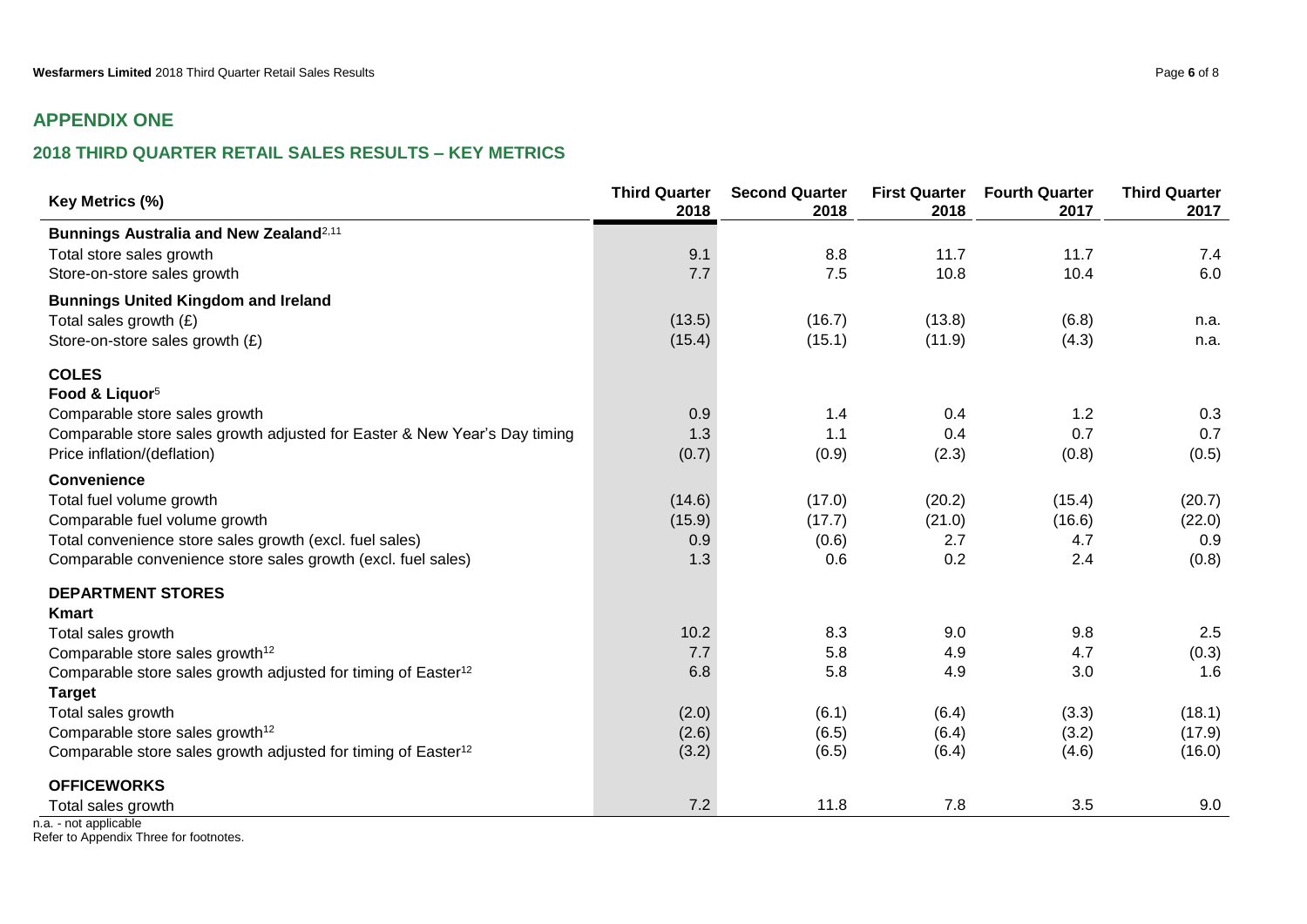## **WESFARMERS RETAIL OPERATIONS - STORE NETWORK**

## **FINANCIAL YEAR 2018, YEAR TO DATE**

|                                          | Open at<br>1 Jul 2017 | Opened         | <b>Closed</b> | <b>Rebranded</b>         | Open at 31<br><b>Mar 2018</b> |
|------------------------------------------|-----------------------|----------------|---------------|--------------------------|-------------------------------|
| <b>Bunnings ANZ</b>                      |                       |                |               |                          |                               |
| <b>Bunnings Warehouse</b>                | 249                   | 13             | (7)           |                          | 255                           |
| Bunnings smaller formats                 | 77                    | 3              | (3)           |                          | 77                            |
| <b>Bunnings Trade Centres</b>            | 33                    | $\overline{2}$ | (3)           |                          | 32                            |
| <b>Total Bunnings ANZ</b>                | 359                   | 18             | (13)          |                          | 364                           |
| <b>Bunnings UK&amp;I</b>                 |                       |                |               |                          |                               |
| Homebase                                 | 251                   |                | (24)          |                          | 227                           |
| <b>Bunnings</b>                          | 4                     | 19             |               |                          | 23                            |
| <b>Total Bunnings UK&amp;I</b>           | 255                   | 19             | (24)          | $\overline{\phantom{a}}$ | 250                           |
| <b>COLES</b>                             |                       |                |               |                          |                               |
| <b>Supermarkets</b>                      |                       |                |               |                          |                               |
| Coles                                    | 800                   | 18             | (11)          |                          | 807                           |
| Bi-Lo                                    | 1                     |                | (1)           |                          |                               |
| <b>Total Supermarkets</b>                | 801                   | 18             | (12)          |                          | 807                           |
| Liquor                                   |                       |                |               |                          |                               |
| 1st Choice                               | 99                    |                | (1)           |                          | 98                            |
| Vintage Cellars                          | 82                    | $\overline{2}$ |               |                          | 84                            |
| Liquorland                               | 702                   | 25             | (12)          |                          | 715                           |
| Hotels                                   | 89                    |                | (1)           |                          | 88                            |
| <b>Total Liquor</b>                      | 972                   | 27             | (14)          |                          | 985                           |
| <b>Convenience</b>                       | 702                   | 17             | (5)           |                          | 714                           |
| Selling Area (m <sup>2</sup> )           |                       |                |               |                          |                               |
| Supermarkets                             | 1,835,743             | n.a.           | n.a.          | n.a.                     | 1,860,750                     |
| Liquor (excluding hotels)                | 211,373               | n.a.           | n.a.          | n.a.                     | 213,423                       |
| <b>DEPARTMENT STORES</b><br><b>Kmart</b> |                       |                |               |                          |                               |
| Kmart                                    | 220                   | $\overline{7}$ | (1)           | 1                        | 227                           |
| Kmart Tyre & Auto                        | 251                   | 5              | (1)           |                          | 255                           |
| <b>Total Kmart</b>                       | 471                   | 12             | (2)           | $\mathbf{1}$             | 482                           |
| <b>Target</b>                            |                       |                |               |                          |                               |
| Large                                    | 184                   | 5              |               | (1)                      | 188                           |
| Small                                    | 119                   | 1              | (2)           |                          | 118                           |
| <b>Total Target</b>                      | 303                   | 6              | (2)           | (1)                      | 306                           |
| <b>OFFICEWORKS</b>                       |                       |                |               |                          |                               |
| <b>Officeworks</b>                       | 164                   | 5              | (3)           |                          | 166                           |

n.a. - not applicable